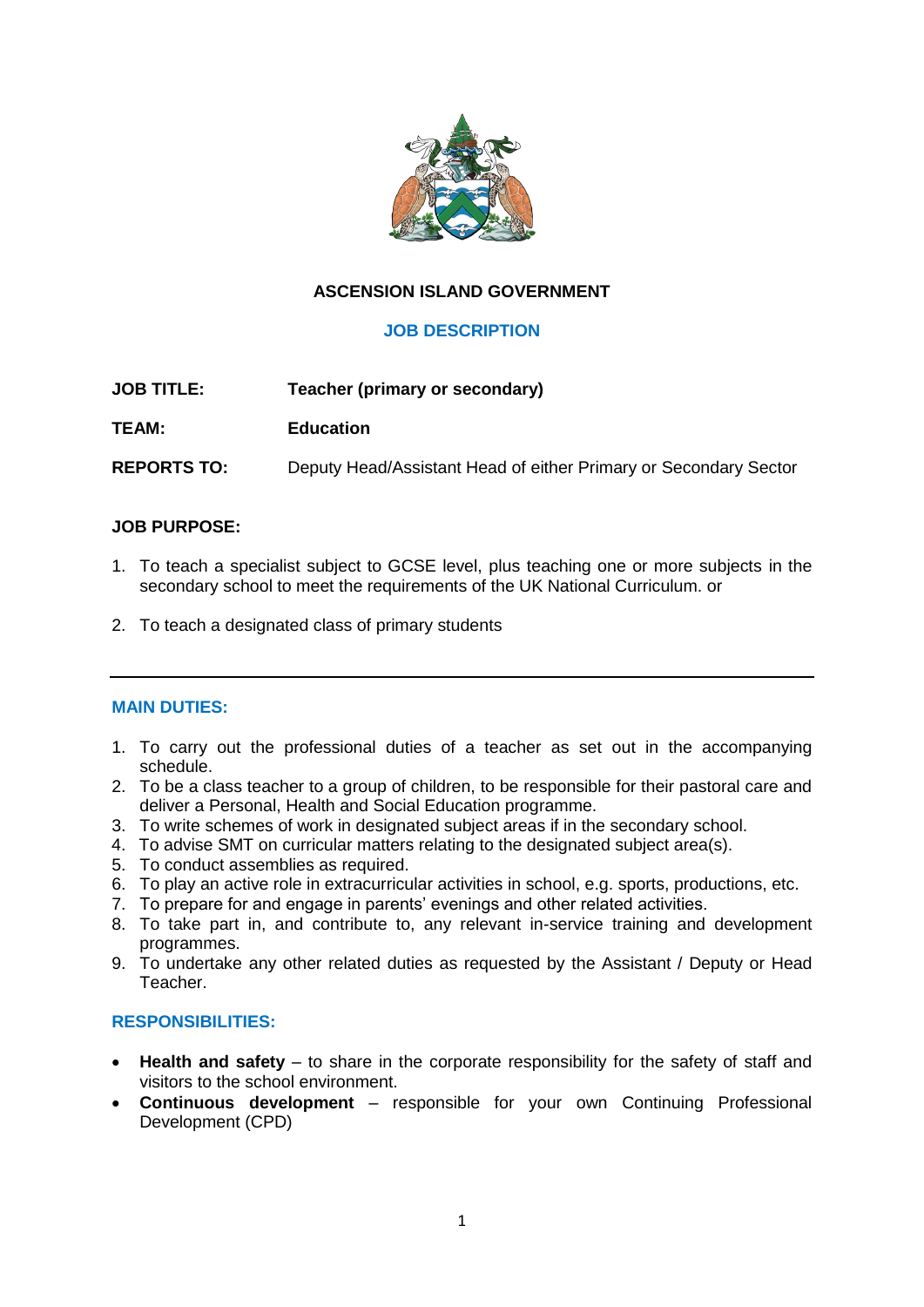## **PERSON SPECIFICATION: Knowledge, skills, experience and personal attributes**

## **Essential**

- 1. Qualified teacher status.
- 2. Two to three years' teaching experience in a specialist subject, with an additional subject(s)
- 3. Good interpersonal skills.
- 4. Strong and effective written and oral communication skills.
- 5. Able to work as one of a small team and contribute to the life of the whole school.
- 6. Engaging and enthusiastic approach to learning, with up-to-date teaching methods.

This Job Description indicates only the main duties and responsibilities of the post. It is not intended as an exhaustive list.

The Ascension Island Government (AIG) reserves the right to amend this Job Description from time to time, according to operational needs. Any changes will be discussed with you and confirmed in writing. Please note that you share with AIG the responsibility for making suggestions to alter the scope of your duties and improve the effectiveness of your post.

## **Updated: April 2022**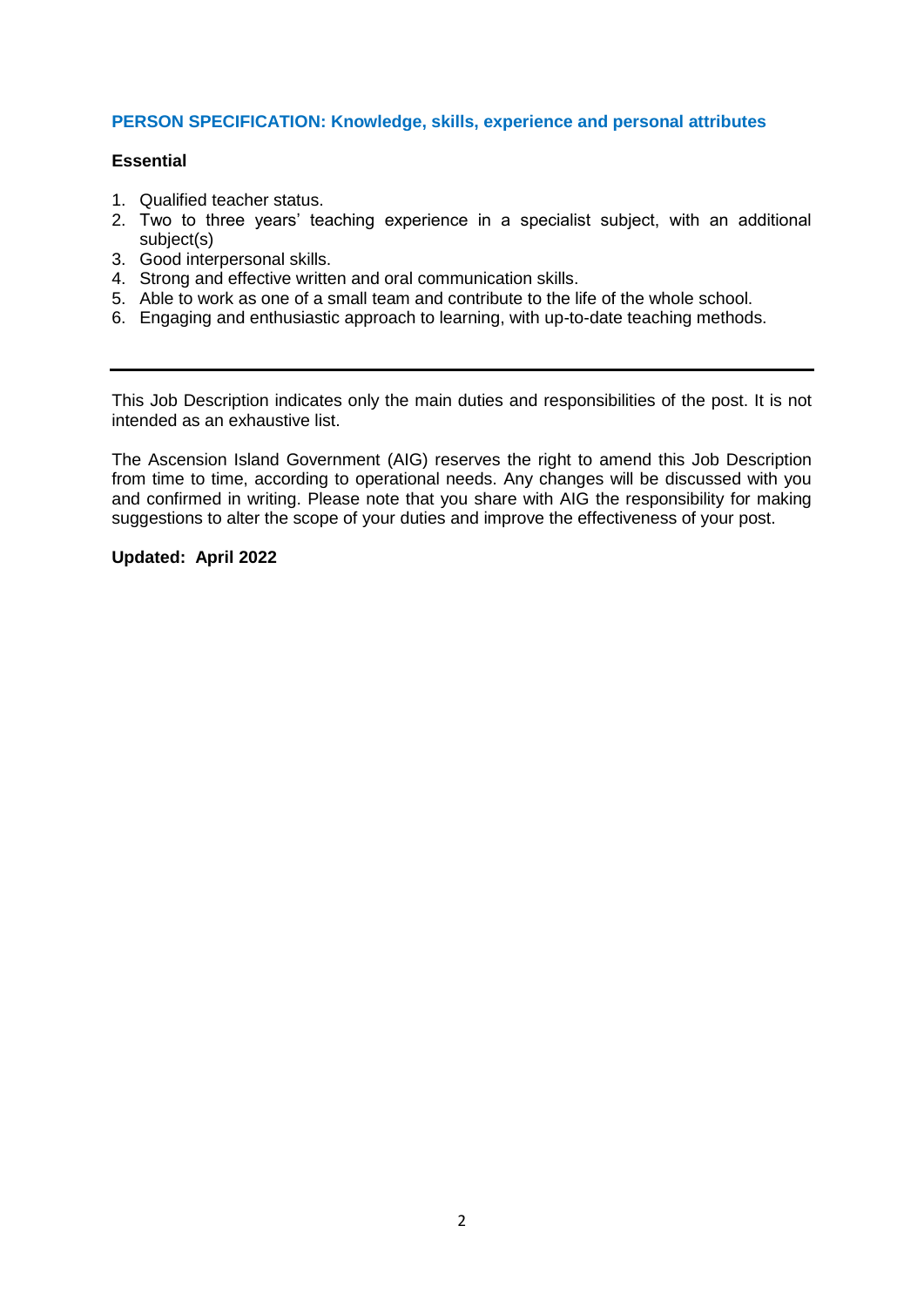

#### **Ascension Island Government**

# **PROFESSIONAL DUTIES OF A TEACHER**

All teachers should carry out their professional duties under the reasonable direction of the SMT and Head Teacher.

- Have high expectations of all children and young people to ensure that they can achieve their full educational potential.
- Hold positive values and attitudes and adopt high standards of behaviour in their professional role.
- Communicate effectively with children, young people, colleagues and parents with relevant information about attainment progress and well-being via on going communication and the school's agreed annual reporting processes.
- Know how to make effective personalised provision for all children, and how to take practical account of diversity and promote equality and inclusion in their teaching.
- Work as a team member and identify opportunities for working with colleagues, managing their work where appropriate and sharing the development of effective practice with them.
- Know the local arrangements concerning the safeguarding of children and young people and how to identify potential abuse or neglect.
- Effectively manage resources and any budget delegated to them to secure new resources and provide value for money.

#### **Learning and Teaching**

- Have a secure knowledge and understanding of their subjects/curriculum areas and related pedagogy.
- Plan for progression across the age and ability range they teach, designing opportunities for learners to develop their literacy, numeracy, ICT and thinking and learning skills across curriculum areas.
- Plan, set and assess homework, other out-of-class assignments and coursework for examinations.
- Review the effectiveness of their teaching and its impact on learners' progress, attainment and well-being, refining their approaches where necessary.
- Make effective use of an appropriate range of observation, assessment, monitoring and recording strategies and support learners so that they can reflect on their learning, identify progress, and set positive targets to become successful independent learners.
- Establish a purposeful and safe learning environment so that learners feel secure and sufficiently confident to make an active contribution to learning and to the school.